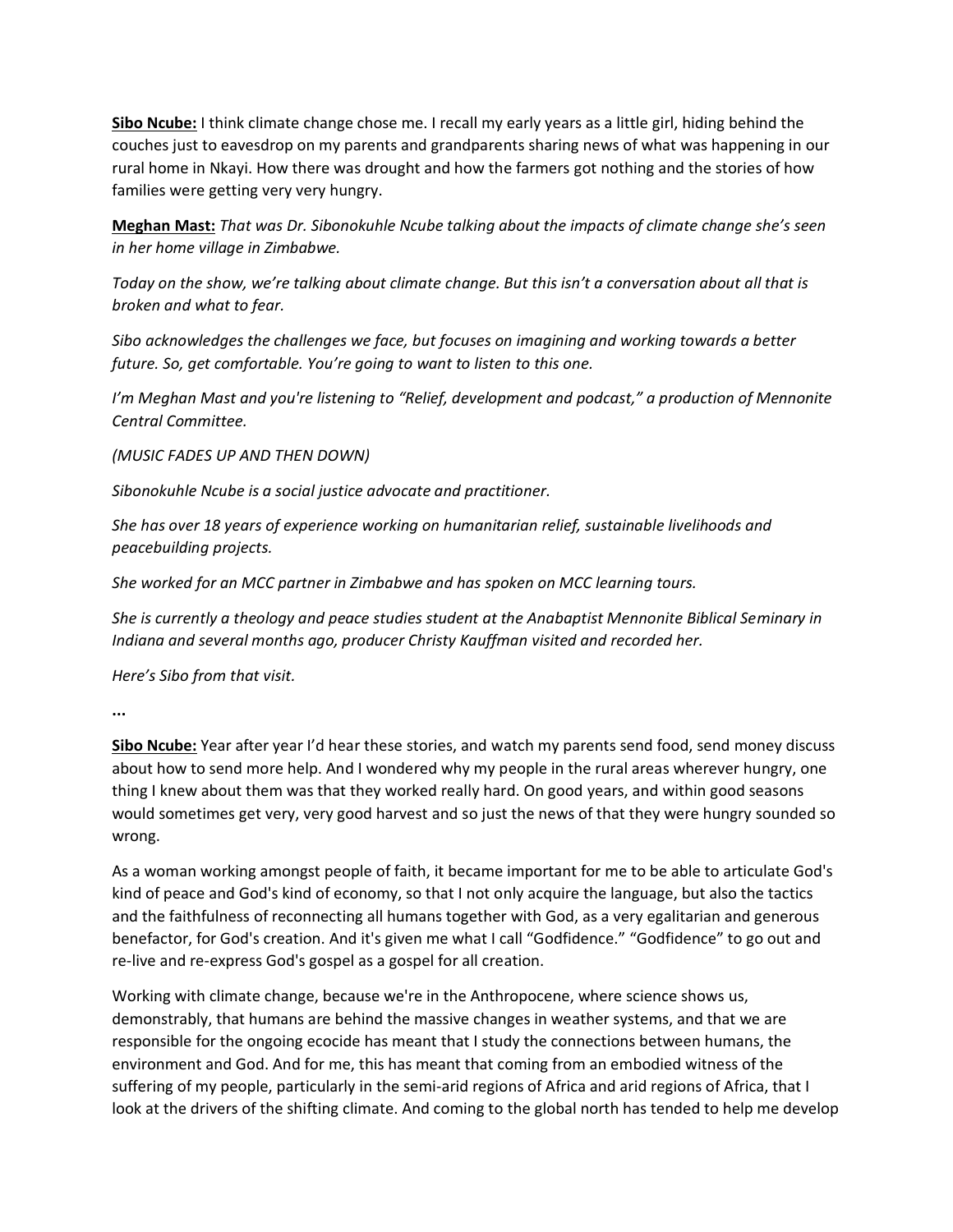a parlance that's beyond blaming but inviting everybody to the courtyard. In Africa, we don't necessarily sit at tables. The business of the village is often under a tree or in some space that is akin to a courtyard. And so, I have grown to challenge myself to invite as many people to the courtyard so that as a generation together, we can think about how we are generationally and intergenerationally responsible.

Modernity, as we know it, has been driven by fossil fuels. And we are beneficiaries of this civilization. And so, we are then generationally drawn to rethink and reimagine a cleaner future, where we revise the ways in which we have thought that development processes that alter, that reduce poverty, reduce unemployment, reduce inequalities, ought to occur in certain ways and which they will never do. Because our carbon influenza is part of that matrix, that will never happen. And so, as a generation, we need to figure out a way how we can live forward together.

And also, the changing climate is existential. And it's time that age old barriers of race of class of ageism, and sexism, were relegated to our past, as we come together and envision what we are leaving or will leave behind for posterity. There's a lot of climate anxiety, that's ongoing. And I dream of a time when those in power and leaders in power do not have to wait, for the wailing of children, the Greta Thunbergs of our age, to remember that they are leaders and bear responsibility for bequeathing a future to generations to come. By helping us who live today to be more responsible about our resources, about the way we consume, the way we produce and the way we deal with what we are throwing away.

I think as individuals and as members of communities, we are a part of broader ecologies.

There are many things that we could do if we can just be mindful and look around in our environment to see where we can connect. I think an individualistic point of view and reference arc has tended in our age, to work against creative imagination of what we can do about this. We are in such an existential tipping point, such that we cannot afford to freeze because of the size of the problem. For some people because of distance, it can be hard to see the impact of the shifting climate and how to really connect with why we're making a hullabaloo about this. But the truth is, I come from the margins where I have seen areas suffer droughts year after year, and then have the rain fall all in a week. And then there are floods, and then the people's lands are flooded, and there is no food. And yet, it is not their choice. And when it comes to drivers, we know that excessive greenhouse gases are behind the major shifting in weather systems. We can see that it's the larger economies of the world that are in the conceptual global north that are essentially behind the drivers of the shifting climate. And so, it would make sense that we all re-look at ourselves and consider where it is that we can be impactful in the small to big ways.

I have noticed that women and girls, as primary caregivers have tended to experience more suffering, because of the disproportionate burden of care that rests on their shoulders, because they're responsible for going to fetch water, for cooking, for cleansing, for foraging.

And when the land doesn't readily bring forth it then means the struggle is greater and the danger whilst looking for food, water and energy increases. And so human security has their studies to show how human security decreases when food, water and energy, when that deficit increases. So, the struggle to heal the land to heal the agency of women and girls in particular becomes very strong to deal with as an urgent matter.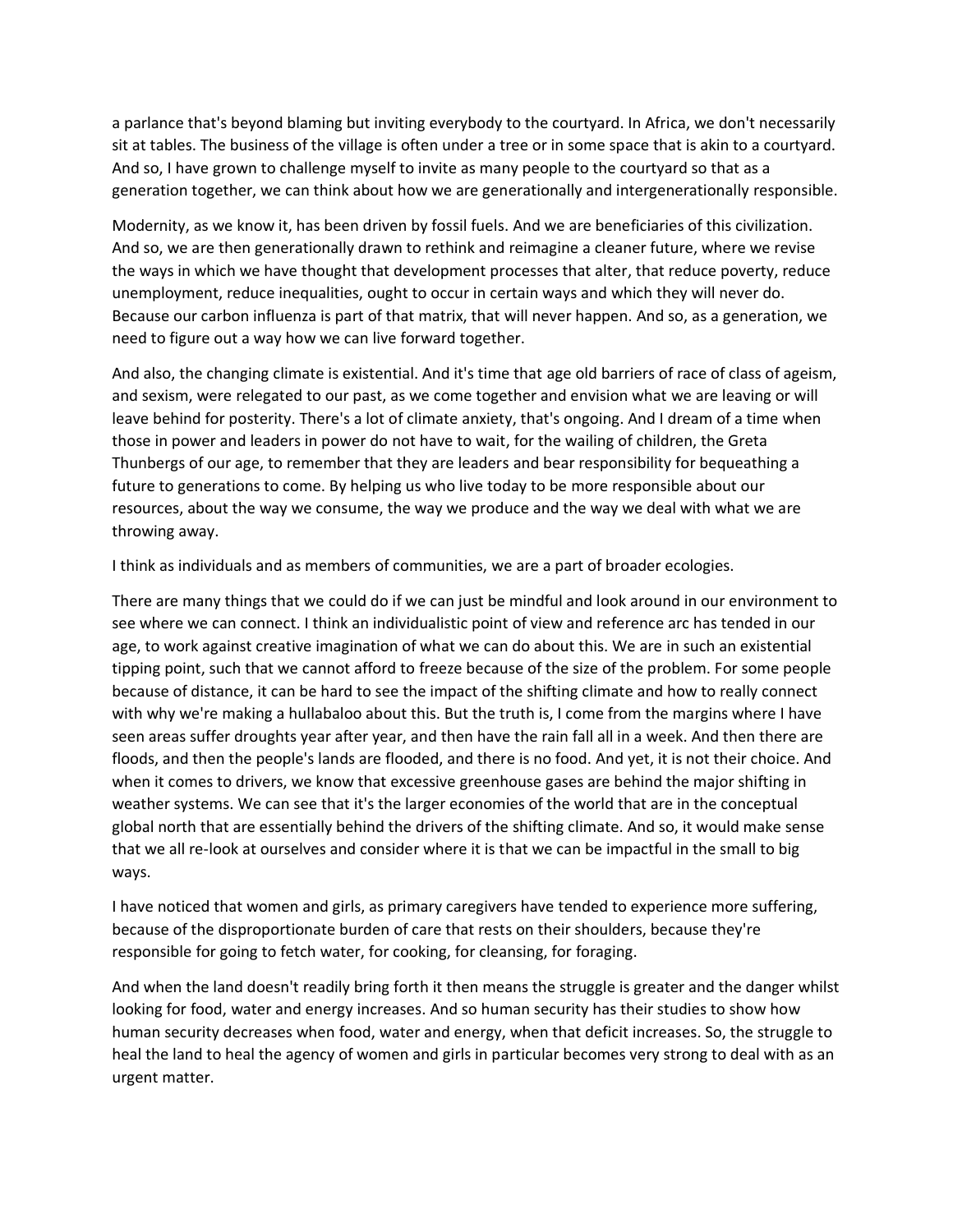At the margins, the rubber hits the tarmac, and the commons where cattle graze where sheep and goats graze or are herded, become spaces and sites for conflict and contention. The resources that nature gives that are often coping foods, like the mopane worm in southern Africa, become a source of contention and struggle. And this is a worst-case scenario that you would, that is experienced in many rural outbacks. And because of that, it's become very important to co-labour with communities to imagine or experience a re-humanization and re-dignification process, where communities can see who the enemy is. And no matter the gifts from the commons, have communities work together and share what's available, and think of virtuous ways of encouraging regeneration in spite of the problem before them. And I find that a climate response is a peacebuilding response, because the shifting climate creates haves and have nots. And God's Shalom is such that our relationships are right. And therefore, we need as many people coming alive and being conscious to the importance of building peace and making peace in this context of the shifting climate, and the trouble that is experienced within communities because of that.

I have strongly contended and do preach that Jesus communities embody the virtuous ways of sharing the virtuous ways of living intentionally and conscientiously on the land, healing the land, healing relationships, and sharing what's available, because that's the currency of the love of God. And therefore, my faith has become inextricable from the work that I do in that my faith drives the work that I do. And the work that I do is the work principally, of peacemaking. And because of the complexity in various contexts, I then have been working through multiple themes, to co-create and dream with communities, helping communities dream of a future where we can overcome lack and its impact on our relationships, and the land.

I have sought to espouse the idea of the beauty of being human together, and the beauty of dignified relationships that honour parents, take care of the most vulnerable and take care of the land as a wonderful space in our dreams that we ought to reach out for. And the expected outcomes is for people to begin to see themselves, not through the lens of lack, or the few resources available to the community, but through the lens of what can happen when everybody can access together.

Because I have grown to understand that the land has a very, very strong voice. And sometimes we have degraded the land and thought because it's under our feet it has no voice. And so, my gospel also brings the land to the centre and gives the land a voice. When the land fails or the weather fails, the land mourns, the land weeps. The land is not happy when it is flooded. And so, giving agency to the land, which is not a concept foreign to my people, but bringing the voice of the land within the theology of the gospel as it has been preached, has tended to shape the, reshape the dynamics of how people also interact over the land, interact when there are conflicts over the land, or over livestock that interact over say fences or fenceless places in common spaces or titled spaces.

So, the land needs to go back to Indigenous hands. The land needs to be restored to its keepers. And my current relationship with the land is that I also speak for the land. Once in a while, I lay on the ground, now also lay on the floor. And I listen to the land, and I listen to the floor. And that's the symbolic way of me restating my connection with the land and the ground. To say, I know one day as Jesus tells, I too will become part of the land. And to some mysterious sense, in some mysterious sense, my body and the land, past any meal I could eat during the day, are connected in future in as much as the land got a part of me when I was born. So, I attempt to move with an awareness or live with an awareness of the importance of the land, in my life and in the lives of my daughters. I think of the land as a healthy side of